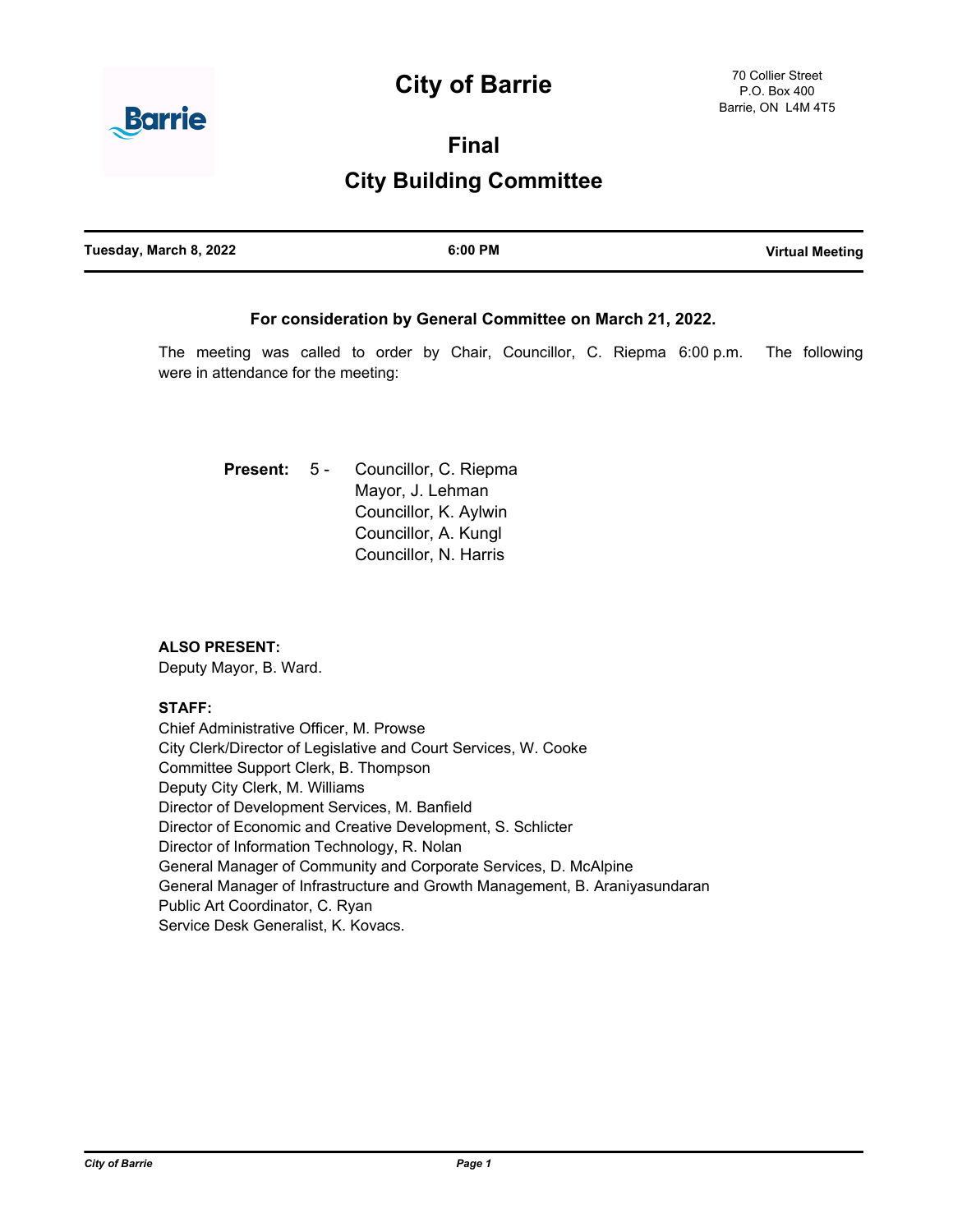The City Building Committee met and reports as follows:

## **SECTION "A"**

#### **PRESENTATION CONCERNING A PUBLIC ART PORTFOLIO UPDATE**

Carol-Ann Ryan, Public Art Coordinator provided a presentation regarding an update on the Public Art Portfolio.

Ms. Ryan discussed slides concerning the following topics:

- Background on the Public Art Program in the City of Barrie: the first Public Art Policy was approved in 2012;
- Barrie Public Art Community Program Highlights: donations, commissions and installations, art in unexpected places, publishing of the Barrie Public Art Guide, and a revision and update of the Barrie Public Art Policy;
- Supporting Council's Strategic Priorities: Growing the Economy -Tourism and placemaking for talent attraction and downtown revitalization;
- · Supporting the goals and objectives of economic creative development, such as transforming public space;
- The role of the Public Art Coordinator;
- The Barrie Public Art Achievements, such as Brightening Barriers, public art projects, and revising the Public Art Guide;
- The Path Forward for 2022, such as community engagement opportunities, artist development programming, and support and development of community projects;
- The Role of the Public Art Committee; and
- Building a Future for Public Art, such as developing a master plan and the integration of practices and policies.

Members of the Committee asked questions of staff and Ms. Ryan and received responses.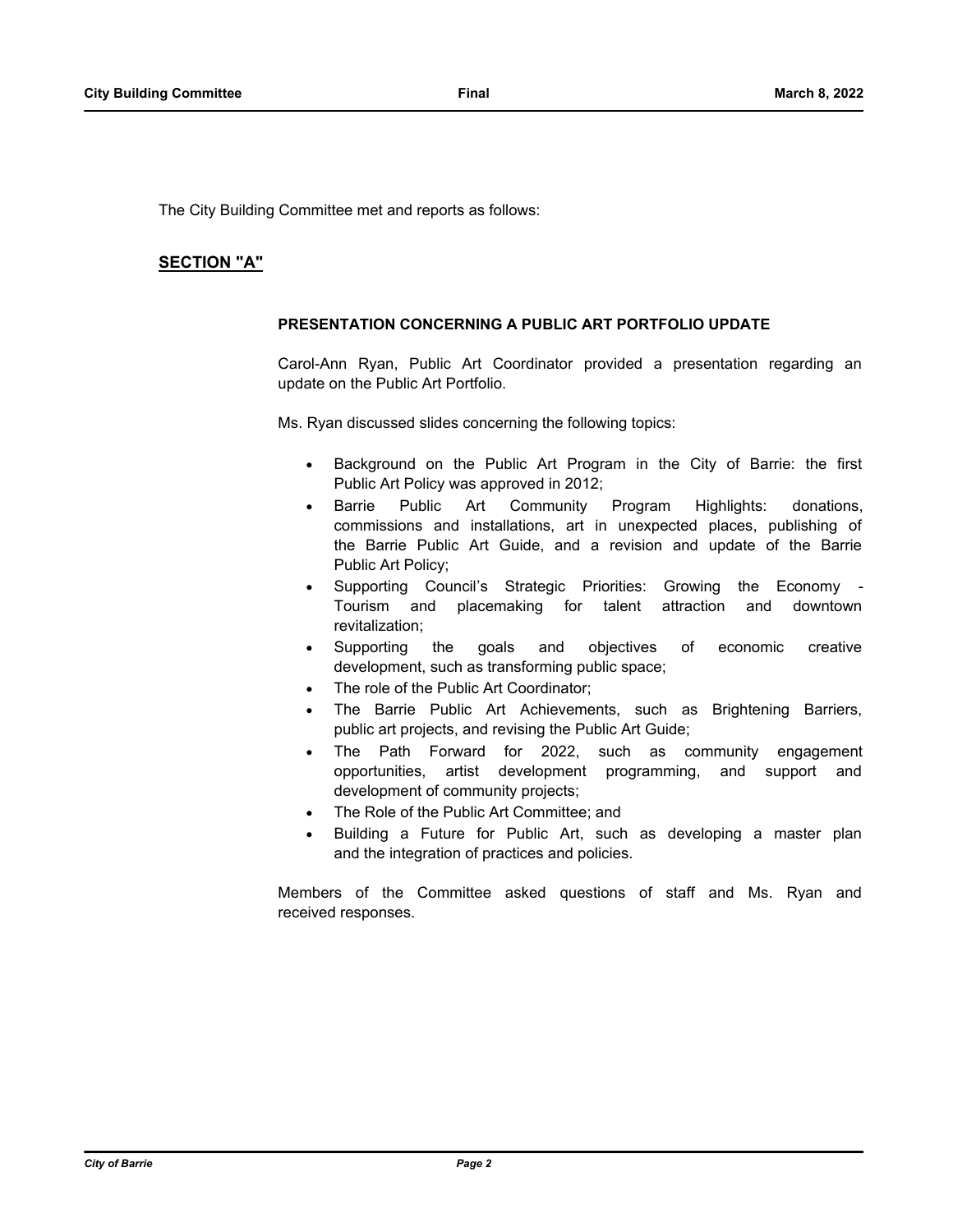The City Building Committee met and recommends adoption of the following recommendation(s):

## **SECTION "B"**

## **PUBLIC ART PROGRAM - 2022 TEMPORARY PROJECT AND MAINTENANCE BUDGET ALLOCATION**

- 1. That up to \$25,000 for temporary public art installations in 2022 be approved and funded from the Public Art Reserve as recommended by the Barrie Public Art Committee.
- 2. That up to \$10,000 for maintaining the permanent works of art with the Public Art Inventory, in accordance with the approved maintenance plan and/or conservation plan required for each piece, be approved and funded from the Public Art Reserve.
- 3. That per the recommendation of the Barrie Public Art Committee, the number of Citizen representatives be increased to 10 and the following individuals be added to the membership of the Barrie Public Art Committee for the duration of the current Council Term:
	- a) Andrea Araujo
	- b) Sharon Bagot
	- c) Emily Emond
	- d) Jenn Guerin
	- e) Craig Handy
	- f) Sarah Jensen
	- g) Laura Kelly

(File: ECD002-22)

This matter was recommended to General Committee for consideration of adoption at its meeting to be held on 3/21/2022.